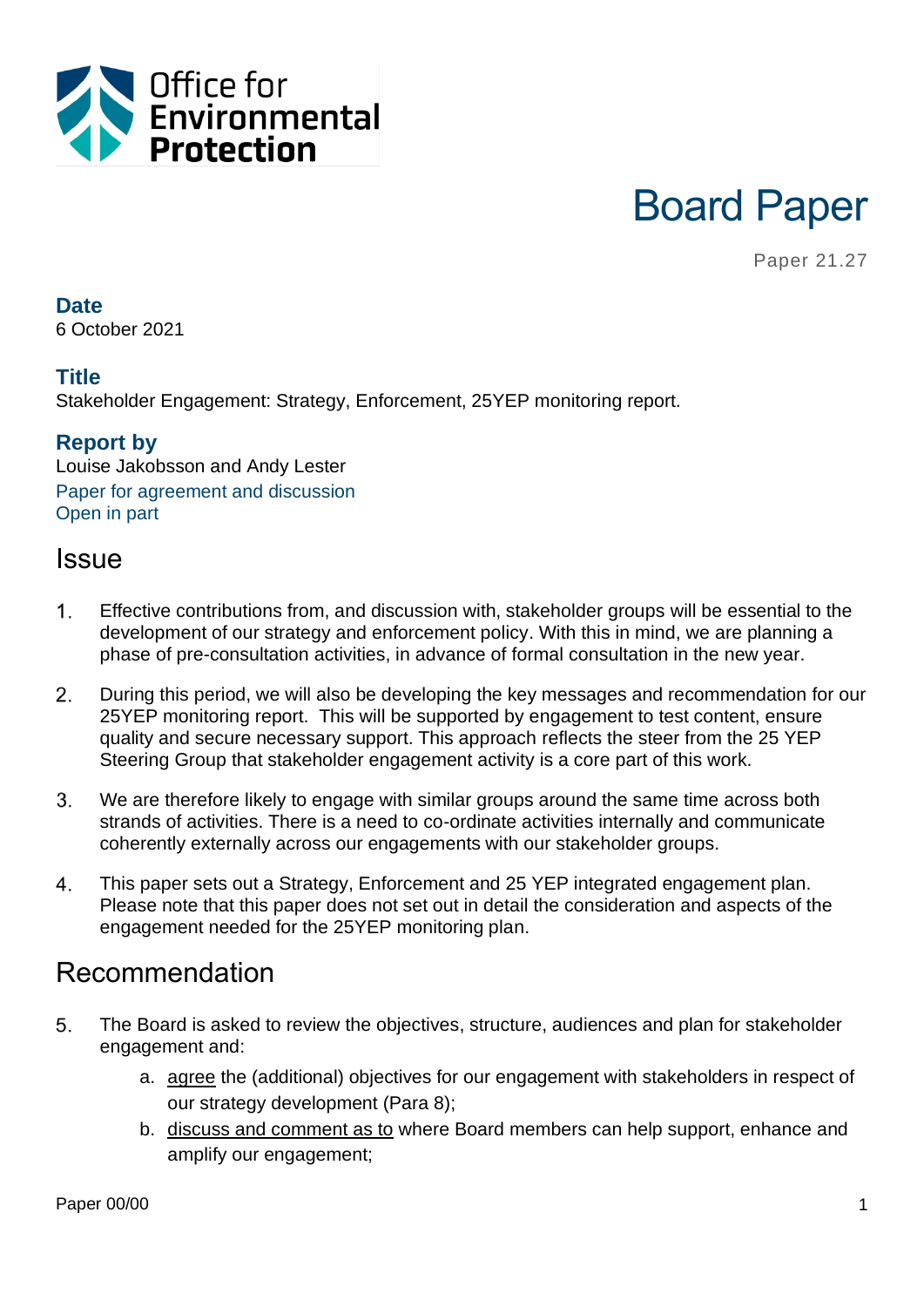c. discuss and comment on the proposals

# **Background**

- OEP stakeholders are, and will always remain, influential. Our theories of change and impact 6. will rely on others acting to secure improvements that our own remit and actions cannot secure alone; we will fulfil all our functions under the influence of others' actions and voice; our 'licence to operate' will be dependent on our credibility and reputation, which stakeholders materially inform. It is a guiding policy that the OEP must be a listening and transparent organisation who manages key relationships purposefully, invests in them, and tracks and evaluates them regularly.
- 7. The 25YEP Steering Group has discussed the importance of effective stakeholder engagement to that project's success and agreed the below objectives:
	- a. *Strategic and focused:* deliver the most focused and impactful engagement with the resources and time available to us.
	- b. *Complements OEP expertise:* where we can, we will draw on the knowledge, expertise and goodwill of stakeholders to seek technical input and help to develop content, and test assumptions
	- c. *Builds support:* key stakeholders feel informed and engaged, and where possible support for key messages is secured in advance.
	- d. *Manages expectations:* we develop a clear understanding of the priorities from our key stakeholder and manage expectations on how we will be able to address them. This includes identifying where messages are likely not to be welcomed/or criticised and mitigate accordingly.
	- e. *Forward-looking:* we strengthen and develop the relationships that we will need for effective monitoring.
- 8. Similarly, we are proposing the below objectives of our engagement in respect of the OEP's strategy development to:
	- a. Ensure that important stakeholders feel that they have been engaged and had an opportunity to be listened to.
	- b. Gain meaningful insight into our strategy as it develops, as well as broad and diverse perspectives on a range of relevant issues.
	- c. Give confidence in the proposals emerging for recommendation to the Board.
	- d. Ensure that the OEP can demonstrably retain its independence.
	- e. Lay the foundations for a successful statutory consultation.
- 9. Stakeholder mapping undertaken by the OEP has identified a particularly wide array of stakeholder, and the OEP team has implemented a range of structures through which it engages some of its core stakeholders. This includes a stakeholder forum, stakeholder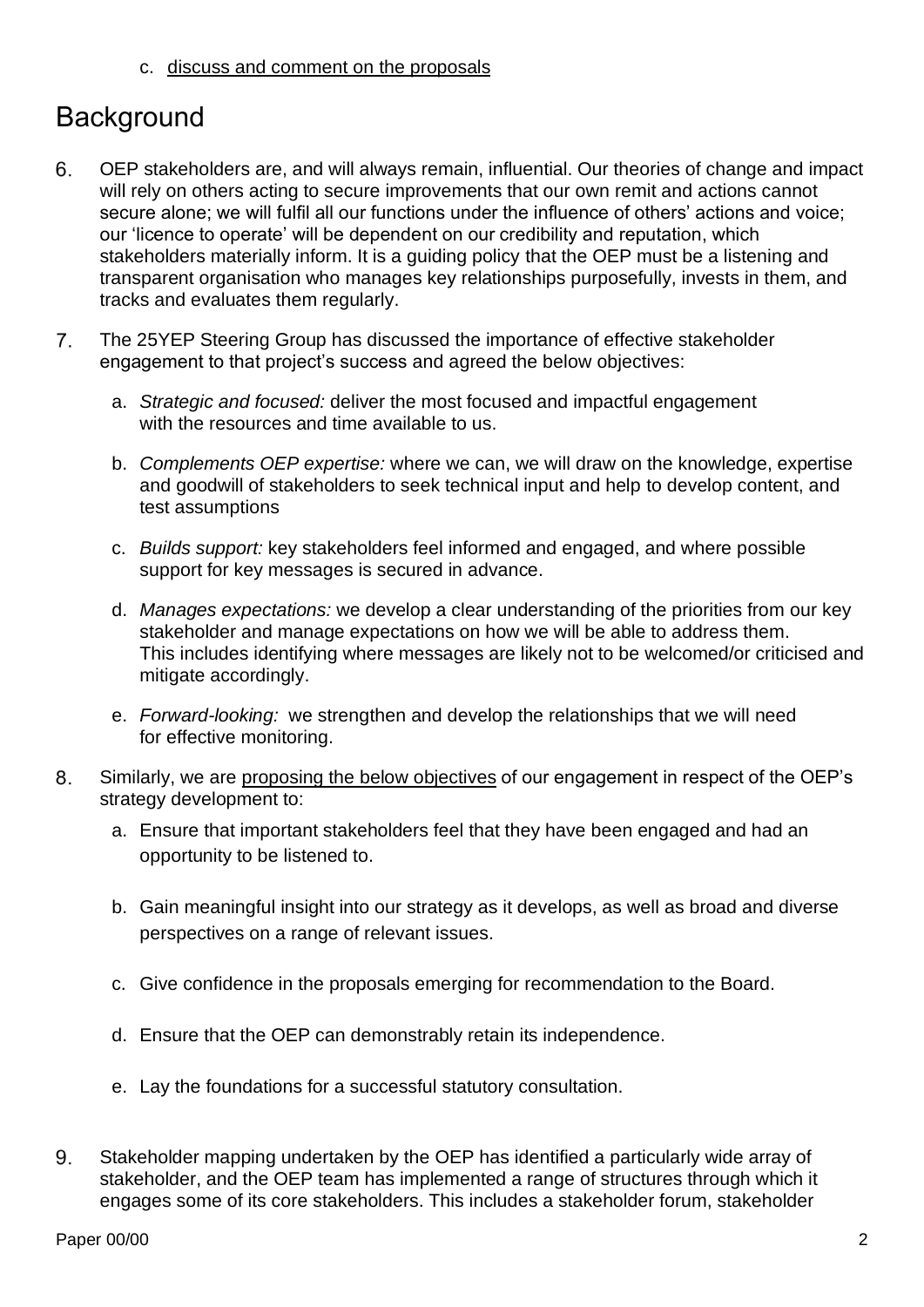groups focused on specific OEP functions, ALB meetings, and a meeting of the bodies (or officials) of the four nations. Outside of these structures, 1-1 meetings are regularly undertaken with a range of stakeholders at both working and senior levels, with senior meetings prioritised through our stakeholder mapping.

- Stakeholders are supportive of our engagement to date and welcome the efforts made to keep them informed and updated, and there is an appetite for more substantive discussions on matters related to both the OEP's developing strategy, and the substance of the 25YEP monitoring report.
- A version of this paper was also presented 29 September to the 25YEP Steering Group which was supportive of the overall framework, but highlighted the importance of an inclusive engagement approach, ensuring that no one group was overrepresented, particularly based on their ability to coordinate themselves more effectively than others.

*This section has been redacted as its publication would be prejudicial to the effective conduct of public affairs*

# Analysis

A proposed integrated engagement plan is set out in Annex A. This identifies the audiences, structures and timing of engagement proposed relevant across Strategy, Enforcement policy and 25YEP monitoring report. The headings used in this plan are expanded below in this section.

#### Audience

- Audience groups have been identified from the stakeholder mapping activity undertaken, which has been further reviewed to develop these proposals. We have sought to identify coherent groups around which our engagement approach can be structured.
- **Environment NGOs** are a critical audience group.

*This section has been redacted as its publication would be prejudicial to the effective conduct of public affairs*

- **Business and the environment groups** are an important, overlapping, but distinct group. They are important in giving breadth to the voices represented by the eNGOs. Key convening groups in this segment are the Aldersgate Group and Broadway Initiative.
- **Environmental legal experts** have been advocates for the establishment of an OEP and will be a core stakeholder group for our strategy development, including through their representative association UKELA.

#### *This section has been redacted as its publication would be prejudicial to the effective conduct of public affairs*

- **Those we oversee** are necessarily public authorities but are nonetheless diverse in their awareness, and level of engagement in development of the OEP positions to date. It is expected that engagement with this group must be tailored to reflect its diversity. The following groupings are proposed:
	- a. **Defra core ALBs:** Environment Agency, Natural England, Marine Management Organisation, Forestry Commission and Joint Nature Conservation Committee.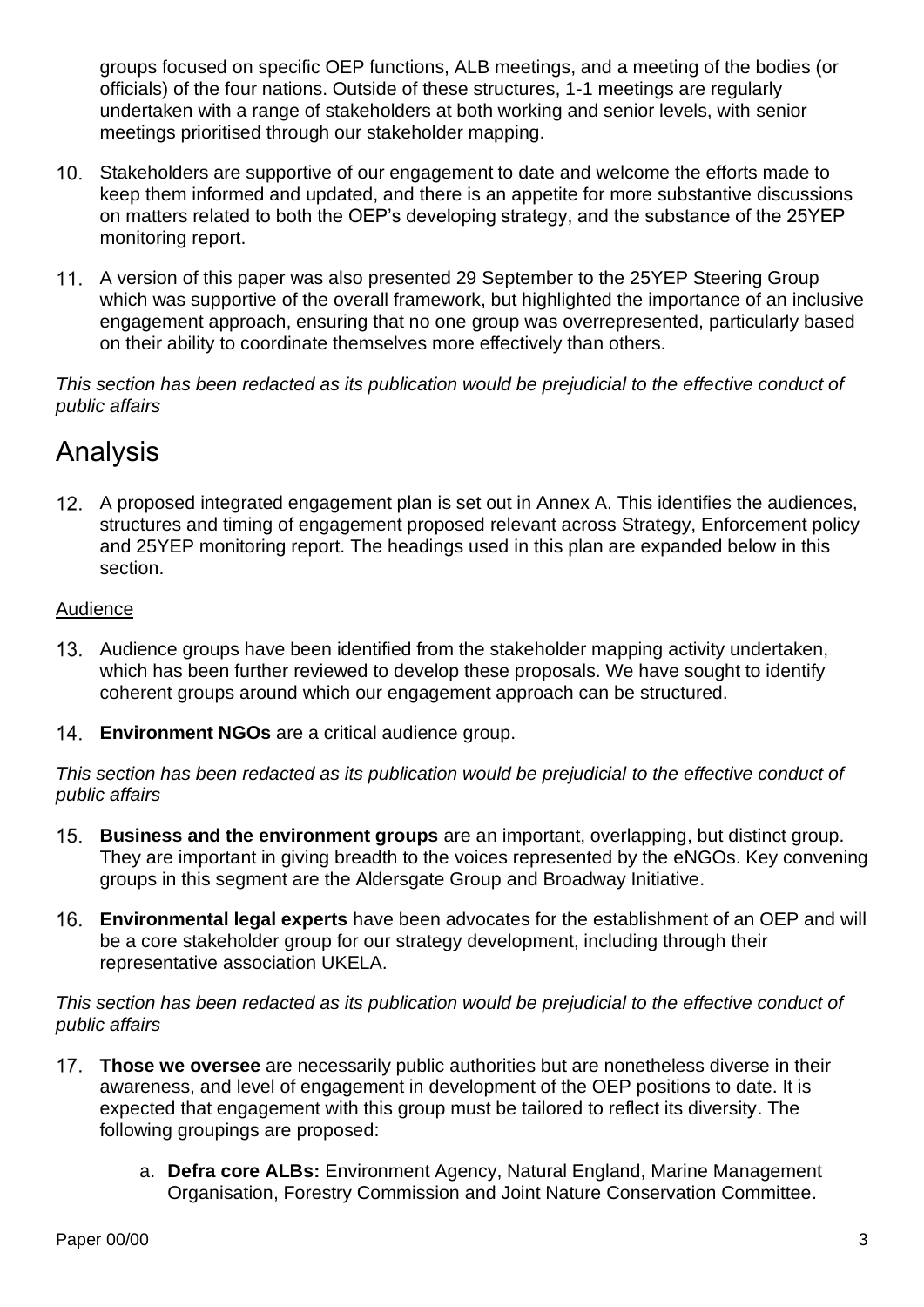*This section has been redacted as its publication would be prejudicial to the effective conduct of public affairs*

- b. **Local authorities** have wide responsibilities for implementation of environmental law. They are disparate, of differing size and structures, and have varying levels of awareness of the OEP's role and remit. Obligations under environmental law are one of a wide variety of obligations within their remit. The Local Government Association and ADEPT (representing Directors of Environment and similar functions) have been active in our engagement to date.
- c. **Other public bodies**, including central government. This is a wide and diverse group including (to varying degrees of impact) all central government departments, their agencies and some private entities

#### *This section has been redacted as its publication would be prejudicial to the effective conduct of public affairs*

- Several **specific groups are mentioned in the Environment Bill**, with obligations for the OEP to define its relations and approach specifically. While these groups may fall within other categories, a distinct engagement approach is needed to enable discussions tailored to the specifics of each. The Climate Change Committee, the Ombudsmen and the equivalent bodies in devolved administrations fall within this group. The CCC will also be an important stakeholder for the 25YEP monitoring report.
- Discussions with **Defra Group leadership, Ministers and Parliamentarians** will be different in content, approach and substance to each other, but a commonality of approach is proposed. These stakeholders are grouped for that purpose. For the 25 YEP monitoring report, engagement is also being undertaken at **working level with relevant Defra teams** with a stake in the EIPs and relevant policy teams.
- Technical **experts in environmental science and policy**, have a central role to assuring and reviewing quality in our monitoring activities. These may be drawn from within organisations otherwise represented, or independently. These experts will provide challenge and confidence to emerging recommendations and have voice in the way outcomes are received. This is audience is more relevant to the 25YEP monitoring report.
- Additionally, a wide range of others with **specific expertise** in particular aspects of the strategy development and/or components of it may be engaged to draw in learning and good practice from a range of sectors. Such discussions, such as with other regulators on some of the principal questions in the enforcement policy, will be convened as necessary.

#### **Mechanisms**

- A range of mechanisms have been used to date in delivering the OEP's engagement activity. We have considered these, the specific audience groups, and the expectations for the discussions that will most add value across both the 25 YEP and the strategy. The following mechanisms are proposed in the plan as set out in Annex A.
- The **existing stakeholder forum** convenes around 25 stakeholders from across the above stakeholder groups.

*This section has been redacted as its publication would be prejudicial to the effective conduct of public affairs*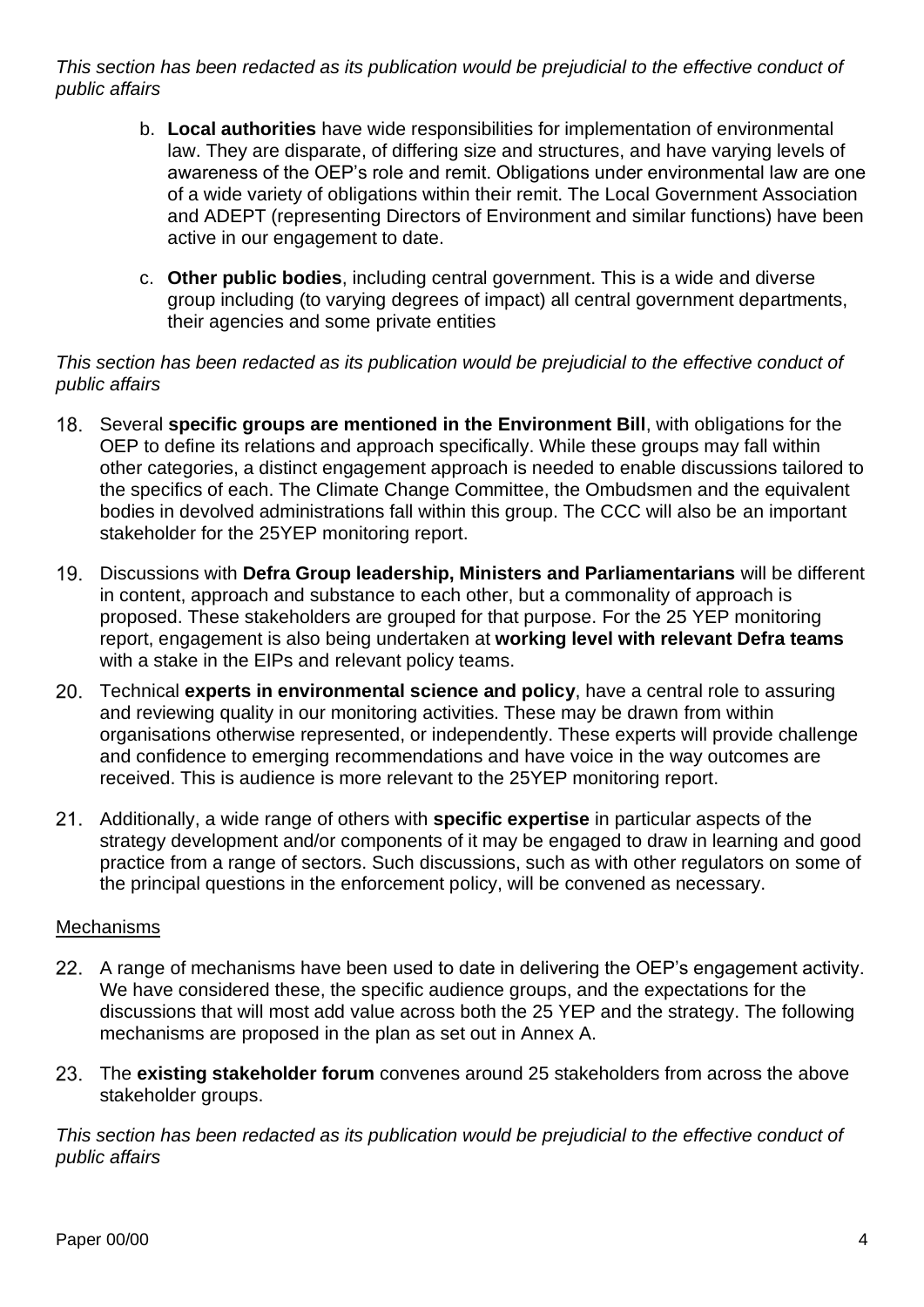It is proposed to meet monthly through the autumn with its existing membership, as a 'hub' for information dissemination and coordination. Similar hub meetings already occur with core ALBs and the four nations, in each case monthly.

There are two **existing stakeholder groups** – one each for Complaints and Enforcement (operating since 2020) and Scrutiny and Advice (operating since July 2021).

*This section has been redacted as its publication would be prejudicial to the effective conduct of public affairs*

These are more discursive sessions and designed for questions where breadth of perspectives is most valued.

- We propose to convene **special interest groups** of some of the audience groups identified above, to consider questions of interest to those groups across our strategy and enforcement policy development and the 25YEP monitoring report as appropriate. These will provide more focused forums, allowing issues to be considered with more depth and specific expertise. We are currently exploring workshops/roundtables for:
	- **eNGOs** (in consultation with Greener UK and Wildlife & Countryside Link and others): We are proposing sessions on the 25YEP report, strategy and enforcement policy. We are exploring options with interest across relevant organisations being canvassed.
	- **Business and environment groups** (in consultation with Broadway Initiative, Aldersgate Group): We are proposing sessions on the 25YEP report, strategy and enforcement policy. We are exploring options and timings.
	- **Legal experts** (in consultation with UKELA): we are proposing one session on our strategy and enforcement policy combined.
	- **Core ALBs**: we are proposing one or more targeted sessions on strategy and enforcement policy. We are engaging on the 25YEP monitoring report through bilateral engagement to seek technical input.
	- **Local authorities** (in consultation with the LGA and Adept): we are proposing one session on our strategy and enforcement policy combined.
	- **Other public authorities** (in consultation with Defra): we are proposing one session on our strategy and enforcement policy combined.
	- **Devolved Authorities**: We are proposing one session tailored to those aspects relevant to our interaction with DA's.
- We also propose to conduct **1-2-1 semi-structured interviews** with specific priority contacts on specific questions around our strategy and enforcement policy. These will include, for example, with the Legal Directors of the core ALBs, and may include selected stakeholders. The interviews are proposed to include relevant parts of a common set of questions, to enable information extraction, but with licence to allow expansion in discussion as required
- We will ensure that the existing schedule of **Chair/CEO engagement** is informed by the timelines needed for contribution to the work. It is proposed that briefings and key questions be discussed in these existing sessions and forums.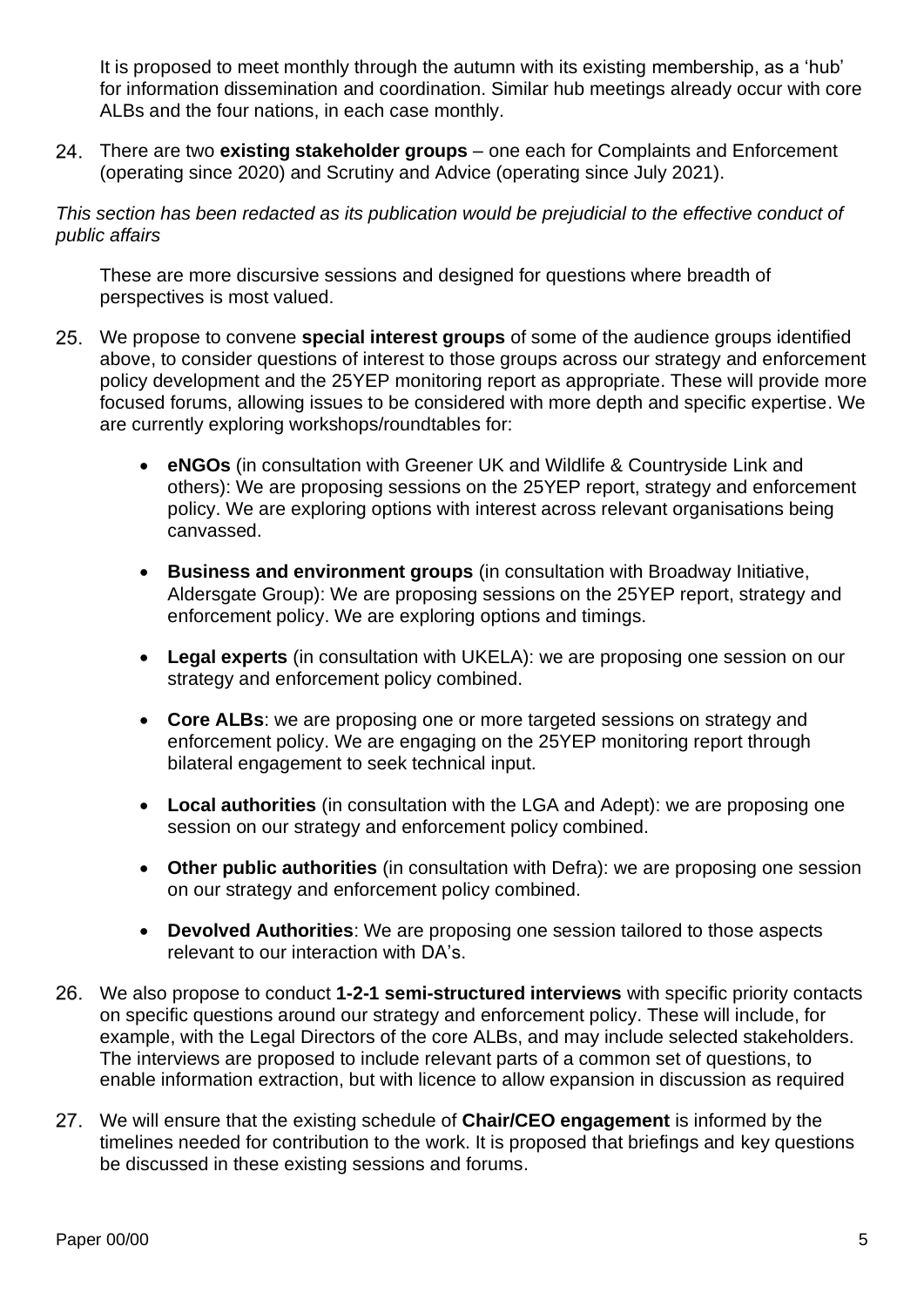*This section has been redacted as its publication would be prejudicial to the effective conduct of public affairs*

We are also developing plans for targeted stakeholder engagement in the new year with NI stakeholders subject to the Assembly giving agreement to our remit. In the meantime, we are planning to invite NI bodies to join our general discussions and events on the development of our strategy, enforcement policy and 25YEP progress report as regular stakeholders. These discussions will not focus on NI specific aspects, until such time as our role is clear.

### Finance and Resource

This is an ambitious engagement plan and will require a significant amount of resources through the autumn. It is currently recognised as a priority by the senior leadership team.

### Impact Assessments

### RISK ASSESSMENT

- There is a risk that stakeholders are unable to contribute effectively to the extent proposed and outlined. This is mitigated by development of the specific interest group discussions in consultation with key bodies within those communities, and efforts to schedule as early as possible within the autumn period. The risk is particularly relevant given the demands on stakeholders from COP26.
- There is a risk that constrained resources for intended activities compromises their quality and effectiveness. This is mitigated in part by the merging of the two engagement strands, which will allow more effective use of resources.
- There is a risk that we do not reach a sufficiently broad network of stakeholders, or that particularly influential organisations or individuals are not engaged. This is mitigated by the stakeholder mapping undertaken and ongoing consultation with the Board and relevant stakeholders.
- There is a risk in the extent to which this activity can include stakeholders from Northern Ireland, in advance of the Assembly's decisions.

*This section has been redacted as its publication would be prejudicial to the effective conduct of public affairs or relations within the United Kingdom*

#### EQUALITY ANALYSIS

Specific engagement with those representing underrepresented groups has not been scoped. This will be sought in statutory consultation.

#### ENVIRONMENTAL ANALYSIS

This proposition is not considered to have any material impact on any obligations of the OEP under environmental law or regulation. It is proposed that all activities be undertaken virtually.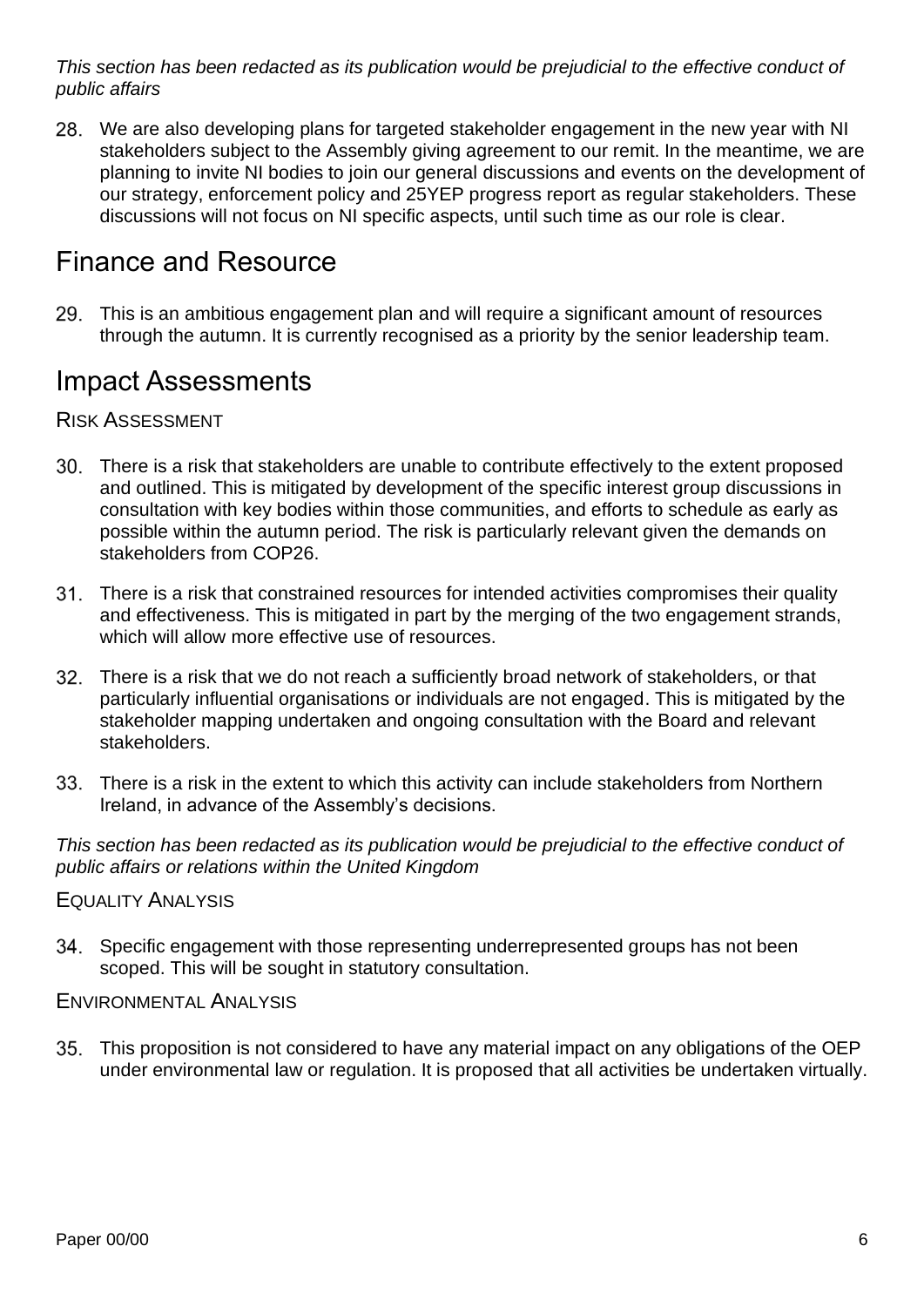# Implementation Timescale

- It is aimed to begin to schedule these activities as soon as is practical. This is to accommodate for the publication of the 25YEP monitoring report and strategy consultation is planned for the beginning of next year.
- The engagement programme will be staggered as and when we develop content to be 37. consulted on, with many of the broader special interest group activities to take place late October/ November.

### **Communications**

We will alongside this developing a launch and communication plans for the strategy and the 25 YEP monitoring plan.

### External Stakeholders

- These proposals have been developed following feedback and discussion in the existing stakeholder forums.
- Relevant proposals will be discussed with nominated stakeholders (as set out above) to finalise the structure, nature and content of the 'special interest group' sessions.
- An outline of the planned activities is also intended to be discussed with stakeholders at the next stakeholder forum.

### Internal Stakeholders

This has been informed by the Strategy and Functions Working Group and the SLT.

# ANNEXES LIST

ANNEX A – ACTIVITIES PLAN FOR 2021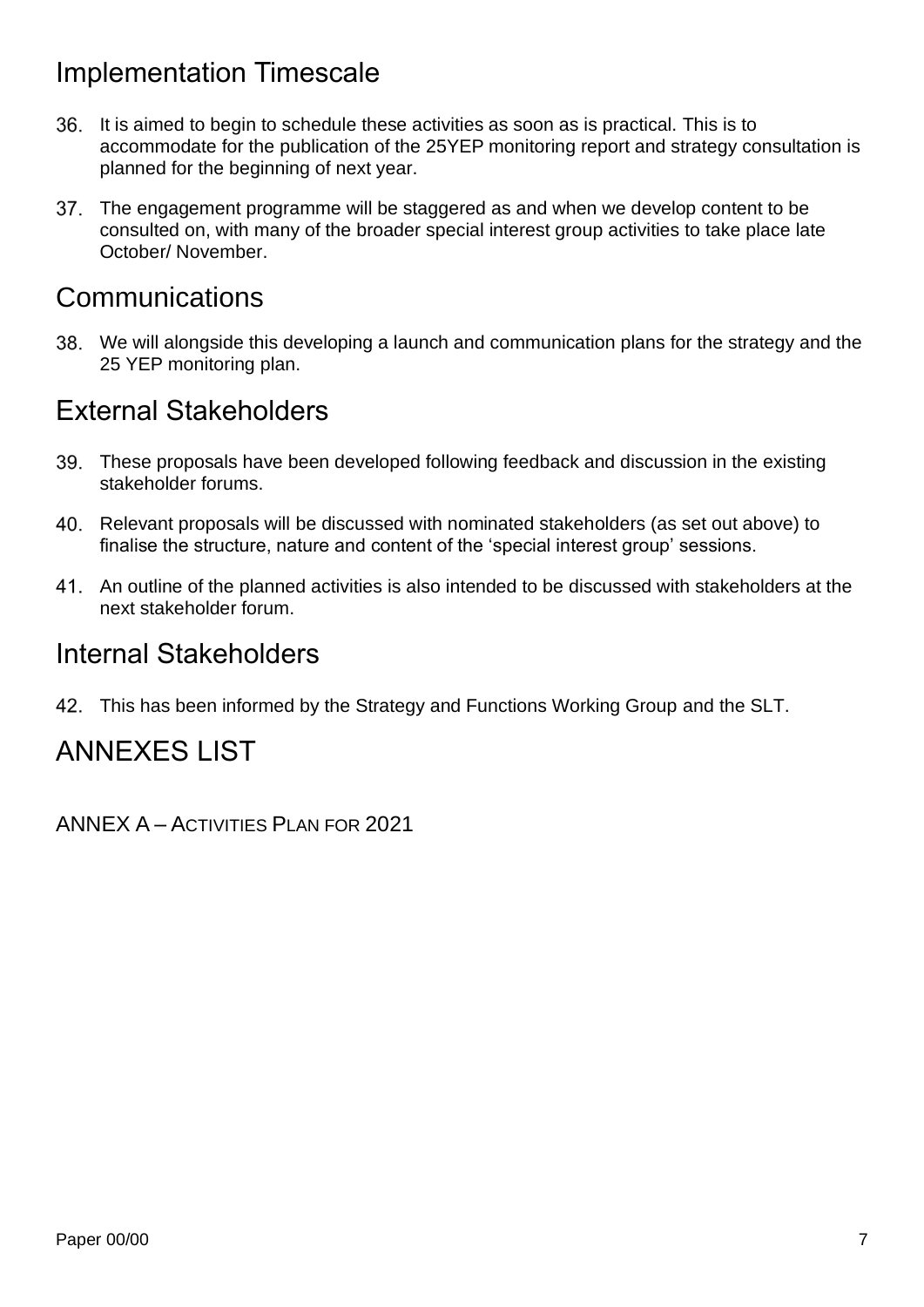| Audience                                | Timing                | Channel                    | 25YEP /<br>Strategy              | Partners                                                            | Output - Action                                                                                                            |
|-----------------------------------------|-----------------------|----------------------------|----------------------------------|---------------------------------------------------------------------|----------------------------------------------------------------------------------------------------------------------------|
| eNGOs                                   | $Oct -$<br><b>Dec</b> | Stakeholder<br>Forum       | <b>Both</b>                      | N/A                                                                 | Updates and liaison                                                                                                        |
|                                         | $Oct -$<br>Nov        | Sub Groups                 | $S&A$ –<br>Oct<br>$S&A$ –<br>Nov |                                                                     | Discursive around<br>specific questions                                                                                    |
|                                         | $Oct -$<br>Nov        | Specific<br>interest group | <b>Both</b>                      | <b>Green Alliance</b><br>W&CL<br>to support<br>coordinate<br>ENGO's | 3x Discursive -<br>Strategy overall<br>25 YEP<br>Enforcement<br>including deep dive on<br>specific question / topic        |
|                                         | Oct-Dec               | CEO/Chair                  | <b>Both</b>                      | <b>Green Alliance</b><br><b>RSPB</b><br>W&CL<br><b>Client Earth</b> | Specific discussion &<br>questions<br>Or/ potential Roundtable<br>with all                                                 |
|                                         |                       |                            |                                  |                                                                     |                                                                                                                            |
| Business & the<br>environment           | Oct -<br>Dec          | Stakeholder<br>Forum       | <b>Both</b>                      | N/A                                                                 | Updates and liaison<br>(representative groups<br>only)                                                                     |
|                                         | $Oct -$<br>Nov        | Sub Groups                 | $S&A$ –<br>Oct<br>$S&A$ –<br>Nov |                                                                     | Discursive around<br>specific questions<br>(representative groups<br>only)                                                 |
|                                         | $Oct -$<br>Nov        | Specific<br>interest group | <b>Both</b>                      | Aldersgate<br>Group/Broadway<br>Initiative                          | 3x Discursive -<br>Strategy overall<br><b>25 YEP</b><br>Enforcement<br>including deep dive on<br>specific question / topic |
|                                         |                       |                            |                                  |                                                                     |                                                                                                                            |
| Legal<br>(for strategy/<br>enforcement) | Oct -<br>Dec          | Stakeholder<br>Forum       | <b>Both</b>                      | N/A                                                                 | Updates and liaison<br>(representative groups<br>only)                                                                     |
|                                         | $Oct -$<br>Nov        | Sub Groups                 | $S&A$ –<br>Oct<br>$S&A$ –<br>Nov |                                                                     | Discursive around<br>specific questions<br>(representative groups<br>only)                                                 |
|                                         | $Oct -$<br>Nov        | Specific<br>interest group | Strategy                         | <b>UKELA</b>                                                        | Discursive - deep dive<br>on specific question /<br>topic                                                                  |
|                                         | Nov                   | Structured<br>interview    | Strategy                         | As appropriate<br>individual<br>lawyers                             | Structured interview<br>questions. Richard to<br>advise on any specific<br>legal contacts                                  |
| ALB & those we                          |                       | Stakeholder                |                                  |                                                                     |                                                                                                                            |
| oversee                                 | Oct -<br>Dec          | Forum                      | <b>Both</b>                      |                                                                     | Updates and liaison<br>(representative groups<br>only - LG)                                                                |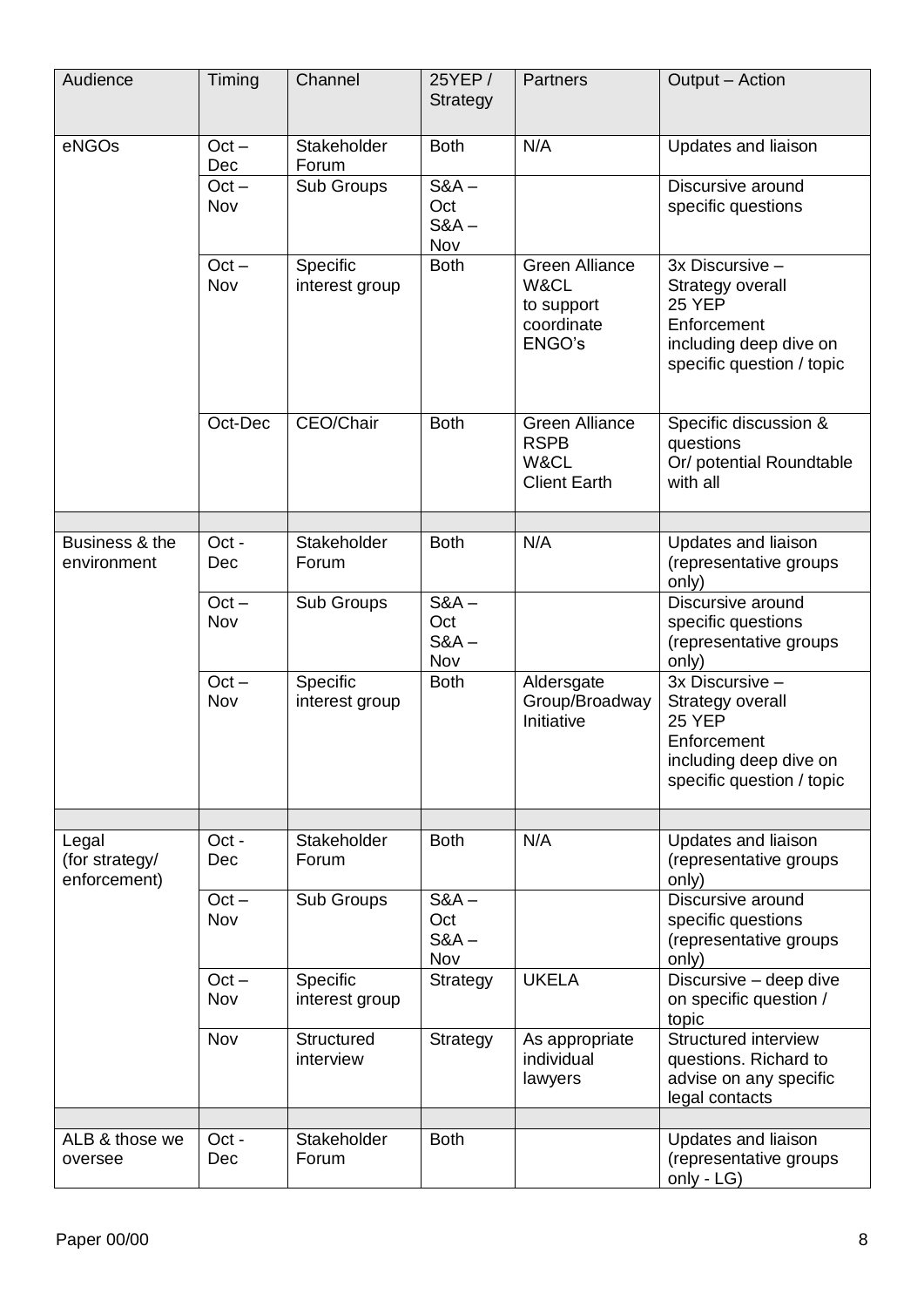|                    | Oct -<br>Dec | <b>ALB Forum</b>      | <b>Both</b>   |                     | <b>Updates and liaison</b>           |
|--------------------|--------------|-----------------------|---------------|---------------------|--------------------------------------|
|                    | $Oct -$      | Sub Groups            | $S&A$ –       |                     | (core ALB only)<br>Discursive around |
|                    | Nov          |                       | Oct           |                     | specific questions                   |
|                    |              |                       | $S&A$ –       |                     | (representative groups               |
|                    |              |                       | Nov           |                     | only - LG)                           |
|                    | Oct-Dec      | Specific              | Both?         | Liaise with John    | Discursive - deep dive               |
|                    |              | interest group        |               | Collins to link as  | on specific question /               |
|                    |              | (Other)               |               | appropriate with    | $topic -$                            |
|                    |              |                       |               | Defra group         | Re format a meeting time             |
|                    |              |                       |               |                     | and expectation to                   |
|                    |              |                       |               |                     | accommodate.                         |
|                    |              |                       |               |                     |                                      |
|                    |              |                       |               |                     | To include Ombudsmen                 |
|                    | Nov          | Specific              | Strategy      | <b>LGA or ADEPT</b> | Discursive - deep dive               |
|                    |              | interest group        |               |                     | on specific question /               |
|                    |              | (local govt)          |               |                     | topic. Focus on local                |
|                    |              |                       |               |                     | authorities and                      |
|                    |              |                       |               |                     | enforcement                          |
|                    | Oct-Dec      | CEO/Chair             | <b>Both</b>   | NE, EA, JNCC,       | Specific discussion &                |
|                    |              |                       |               | <b>MMO</b>          | questions.                           |
|                    | Nov          | 1-2-1 Senior          | Strategy      | TBC (to include     | Structured interview                 |
|                    |              |                       |               | senior lawyers)     | questions addressing                 |
|                    |              |                       |               |                     | any gaps                             |
|                    |              |                       |               |                     |                                      |
| Defra Group        | Oct -        | $1 - 2 - 1$           | <b>Both</b>   | Sponsorship         | Updates and liaison                  |
|                    | Dec          | Senior                |               | team                |                                      |
|                    | Oct -        | CEO/Chair             | <b>Both</b>   | <b>Minister Pow</b> | Messages to line up to               |
|                    | Dec          |                       |               | SoS                 | rhythm of meetings                   |
|                    |              |                       |               | TF / DH             | already in place                     |
|                    |              |                       |               |                     | Inform and land and gain             |
|                    |              |                       |               |                     | pre-clearance sense                  |
|                    |              |                       |               |                     | check                                |
|                    | Oct -        | 1-2-1 working         | <b>25 YEP</b> | Defra teams -       | Regular engagement to                |
|                    | Dec          | level                 |               | 25YEP, OIF,         | inform and seek input                |
|                    |              |                       |               | EAU, Policy         | where appropriate                    |
|                    |              |                       |               | teams, etc          |                                      |
| Devolved           | Oct -        | 4 nations             | <b>Both</b>   |                     | Updates and liaison                  |
| <b>Authorities</b> | Dec          | meeting               |               |                     |                                      |
|                    | Nov-Dec      | Specific              | <b>Both</b>   |                     | Specific meeting for DA              |
|                    |              | Interest              |               |                     |                                      |
|                    |              | stakeholder           |               |                     |                                      |
|                    |              | group                 |               |                     |                                      |
|                    | Oct -        | CEO/Chair             |               |                     | Specific discussion &                |
|                    | Dec          |                       |               |                     | questions.                           |
|                    |              |                       |               |                     |                                      |
| CCC                | Oct -        | Stakeholder           | <b>Both</b>   |                     | Updates and liaison                  |
|                    | Dec          | Forum                 |               |                     |                                      |
|                    | Nov          | CEO/Chair             | <b>Both</b>   |                     | Specific discussion &                |
|                    |              |                       |               |                     | questions.                           |
|                    | Oct-Nov      | Working level         | <b>Both</b>   |                     | Regular monthly catch-               |
|                    |              | regular               |               |                     | ups as with ALBs and DA              |
|                    | Oct-Nov      | meeting<br>Senior 121 |               |                     |                                      |
|                    |              |                       | Strategy      |                     |                                      |